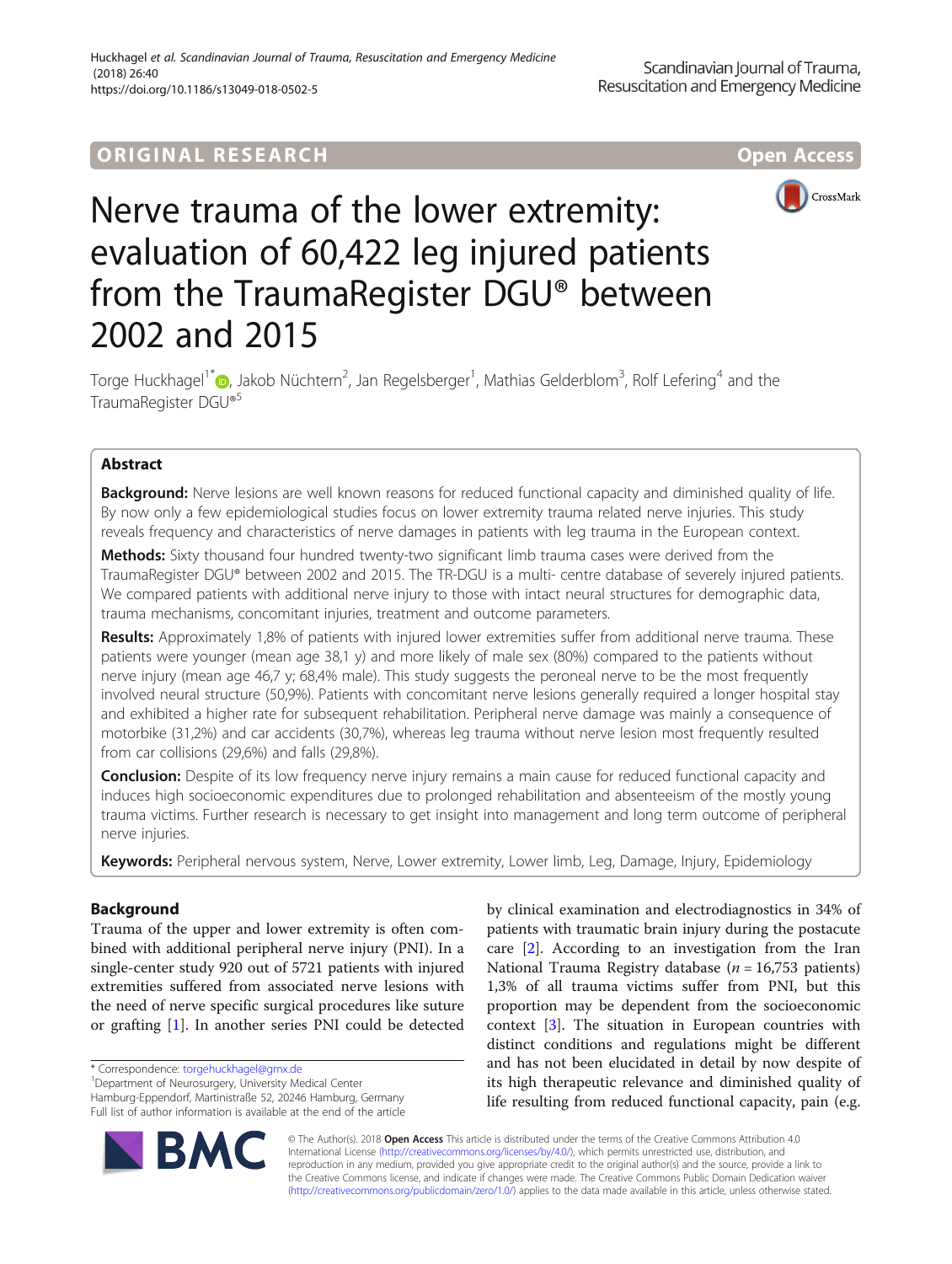from neuroma) and subsequent psychological impairment associated with peripheral nerve conditions [\[4](#page-7-0)–[6](#page-7-0)]. The objective of this study is to clarify the frequency and characteristics of nerve trauma in a large European cohort of 60,422 leg injured patients. The provided data may guide the clinician to detect nerve lesions in trauma victims presenting with certain risk factors earlier which could eventually improve their functional outcome.

### Methods

All epidemiological data presented in this investigation were retrieved from the TraumaRegister DGU® (TR-DGU). The present study is in line with the publication guidelines of the TraumaRegister DGU® and registered as TR-DGU project ID 2016–014.

We evaluated 60,422 lower extremity injury cases from the above mentioned registry encoded between 2002 and 2015. A detailed comparison between leg trauma patients without recorded nerve damage (control group) and those with lower limb peripheral nerve injuries (PNI group) was made. Injuries of the lower extremity can be identified by an Abbreviated Injury Score (AIS) beginning with number 8. Only lesions with a minimum AIS grade of 2 were considered. By implementing this specification the inclusion of patients presenting only minor lesions of the legs was prevented. All involved trauma cases were registered in Germany (87,6%) or other European countries contributing to the TR-DGU. Additional detailed information about the registry itself and all currently participating countries is available at the TR-DGU website ([www.traumaregister-dgu.de](http://www.traumaregister-dgu.de)). We excluded data from non-European nations, because the determined purpose of this study is to provide information related to lower extremity nerve damage in the European socioeconomic context. All assessed cases suffered from at least one injury rated with a maximum AIS of 3 or higher. This limitation ensured that every involved leg trauma patient sustained at least one major lesion. Furthermore we suspended all registered admissions from analysis which were transferred to another hospital in the early posttraumatic period up to 48 h to eliminate systematic double assessment. Sixty thousand four hundred twenty-two individuals complied with the requirements and therefore could be included in this clinical investigation. All patients were evaluated for age, gender, trauma mechanism, injury severity scale (ISS), peripheral nervous system involvement, further involved anatomical structures (soft tissue, bones, joints, vessels) and severely affected body segments (head, thorax, abdomen, extremity). Due to the coding practice of the TR-DGU leg amputations were not classified as nerve lesions. A relevant injury to a specific body segment was defined as  $AIS = 3$  points. Additionally we report on nerve focused surgical procedures, ICU treatment,

duration of hospital stay and Glasgow Outcome Scale (GOS) after discharge from the hospital. Injuries of the peripheral nervous system were classified into femoral, sciatic, tibial, peroneal and toe nerve lesions. Variables were analyzed using descriptive statistics (percentages and frequencies) and central tendency measures (mean and median). For small subgroups and pivotal findings the 95% confidence interval (CI) is additionally provided in parentheses.

## Results

## Epidemiology and mechanisms of lower extremity nerve injury

Among 60,422 patients with significant lower extremity injury we identified 1058 individuals with additional peripheral nerve injury. The mean age of PNI patients was 38,1 years, whereas the mean age of the control group was 46,7 years. On the average leg trauma patients with additional nerve injury were more than eight years younger than their counterparts without peripheral nervous system involvement. Further analysis with subdivision into age bands was performed for both cohorts and is given in Table 1. 86,1% of all PNI patients were between 16 and 59 years old, whereas only 67,5% of the control group belonged to this category. 80% of PNI individuals were male in contrast to 68,4% in the control group. Recorded PNI comprised 113 femoral, 269 sciatic, 204 tibial, 538 peroneal and 11 toe nerve lesions. 1,8% (CI 1,7% - 1,9%) of all reported patients with lower extremity trauma suffered from at least one nerve injury. The evaluation of PNI and control patients revealed different injury mechanisms between both groups. PNI patients were more often involved in motorcycle accidents than their counterparts (31,2% PNI versus 18,5% control group). In contrast to that only 14.4% of all PNI patients

|  | Table 1 epidemiology_control_PNI |  |  |
|--|----------------------------------|--|--|
|--|----------------------------------|--|--|

|                                               | Control group       | PNI group           |
|-----------------------------------------------|---------------------|---------------------|
| proportion of all leg<br>injured patients (%) | 98,2                | 1,8                 |
| male $(\%)$                                   | 68.4                | 80,0                |
| mean/median<br>age (years)                    | 46,7/46,0 (SD 21,8) | 38,1/36,0 (SD 17,1) |
| $1 - 15$ years $(\%)$                         | 3,4                 | 2,2                 |
| 16-59 years (%)                               | 67,5                | 86,1                |
| 60-69 years (%)                               | 10,0                | 6,5                 |
| 70-79 years (%)                               | 10,3                | 4,1                 |
| 80 years or more (%)                          | 8,9                 | 1,1                 |

Table\_epidemiology\_control\_PNI: This table shows epidemiological data of 60,422 lower extremity trauma patients with and without ascertained peripheral nerve injury. Supplementary to the mean age of both groups a further classification into 5 age bands was performed. Control group leg trauma patients without recorded nerve injury, PNI group leg trauma patients with accompanying nerve injury, SD standard deviation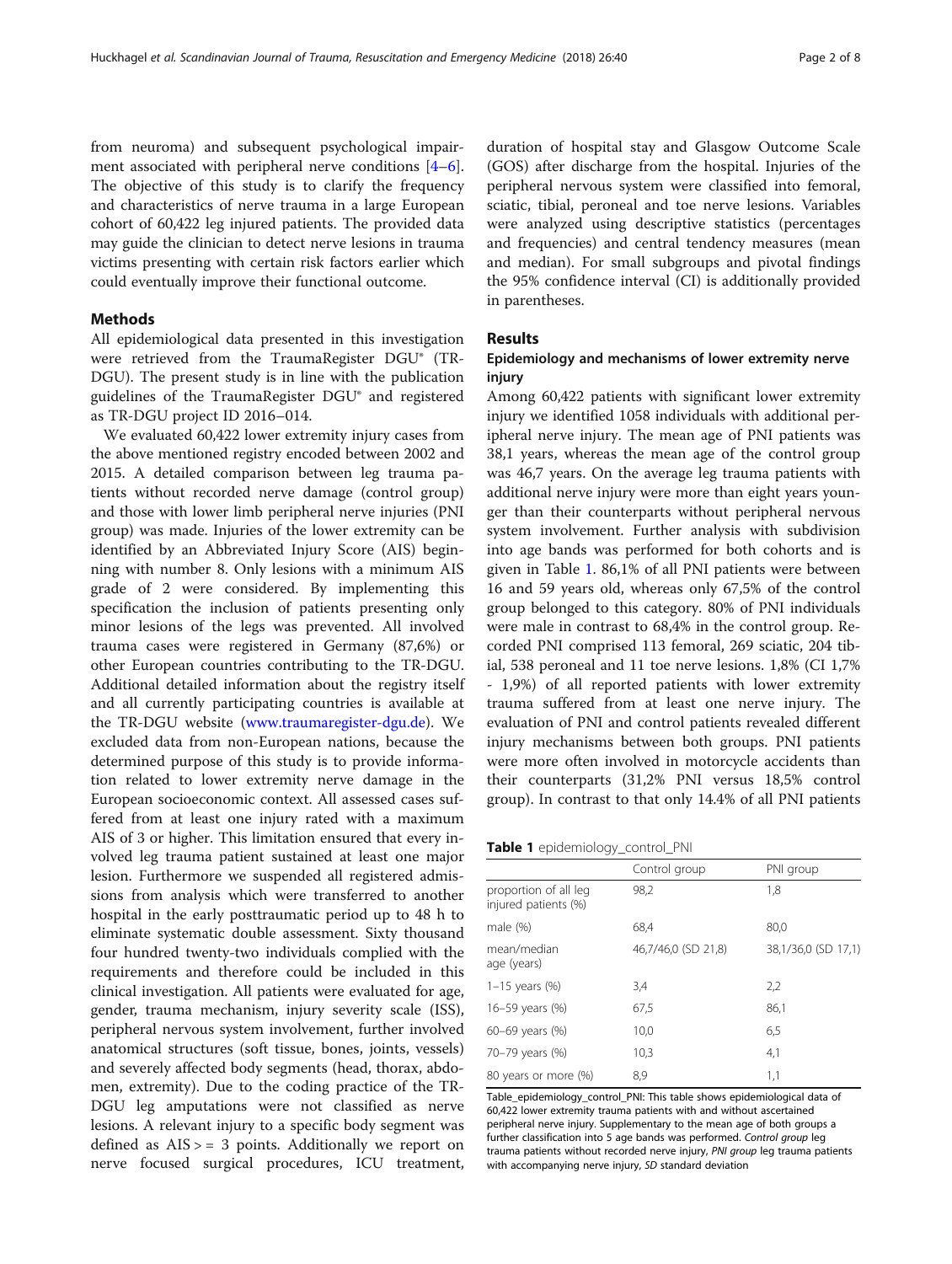suffered from high or low falls which was exceptionally different from the control cohort with a rate of 29,8%. Consecutively the cumulative rate of traffic related injuries differed between both cohorts with 77,8% for PNI and 66,7% for trauma patients without nerve damage. The proportions of different trauma mechanisms for both groups are visualized by Fig. 1. Taken together the percentage of patients under 60 years of age and the compound proportion of traffic related injuries mainly due to motorcycle accidents were considerably higher in PNI compared to the control group. 7,9% (CI 6,2% - 9,8%) of all PNI experienced a penetrating trauma. The remaining 92,1% were affected by blunt lesions. Opposed to that only 3,2% (CI 3,0–3,3%) of the control group were afflicted by penetrating injuries leading to a proportion of 96,8% of blunt limb damages. A detailed analyses of specific lower extremity nerves (femoral, sciatic, tibial and peroneal nerve) revealed diverging patterns concerning the underlying trauma mechanism. The peroneal nerve was more frequently affected through motorcycle accidents (35,5%) than car crashes (26,8%) whereas the sciatic nerve seems to be more often impaired by car collisions (37,9%) compared to motorbike accidents (25,5%). The femoral and tibial nerves were distributed quite similar between both aforementioned categories. Furthermore pedestrian accidents presented with less sciatic (5,8%) than peroneal nerve lesions (12,7%), whereas the proportions of tibial and femoral nerve affections in this trauma category were 11,3% for tibial and 10,6% for femoral PNI. Injury rates resulting from falls exhibited similar frequencies regarding the examined nerves of the lower limb. Corresponding percentages for combined high  $(> 3 \, \text{m})$  and low falls (< 3 m) ranged between a maximum of 19,3% for femoral and a minimum of 12,4% for tibial PNI. Table [2](#page-3-0) delineates the correlation between different trauma mechanisms and particular nerve injuries of the leg. The table furthermore categorizes falls in high (> 3 m) and low falls  $(< 3 \, \text{m})$ .

## Concomitant injuries of other body segments and adjacent anatomical structures

Only significantly traumatized body regions  $(AB) = 3$ points) were analyzed to prevent consideration of minor lesions. PNI presented with more relevant extremity injuries than control group patients (82,7% PNI; 75,8% control). Significant abdominal involvement showed comparable proportions in both cohorts (17,8% PNI; 16,5% control), whereas accompanying considerable thorax trauma was more common in the control group (47,8%) compared to PNI patients (42,2%). The same result was observed for relevant head injuries (27,5% control; 15,0% PNI). We additionally analyzed all PNI regarding involvement of neighboring anatomical structures including bones, joints, vessels and soft tissue. The whole context is presented in Fig. [2](#page-3-0). Traumatic affection of the tibia was seen in 41,2% of the PNI compared to 28,4% of the control patients. Damage of the fibula was also more frequently seen in patients with concomitant nerve injury (20,6% PNI; 12,9% control). In contrast to this finding femur fractures were registered almost uniformly in both groups (40,2% PNI; 39,0% control). All grades of lumbar backbone lesions were summarized and revealed almost equal rates for both cohorts (19,3% PNI; 19,1% control). Joints of the lower extremities were generally more frequently affected in the PNI cohort.

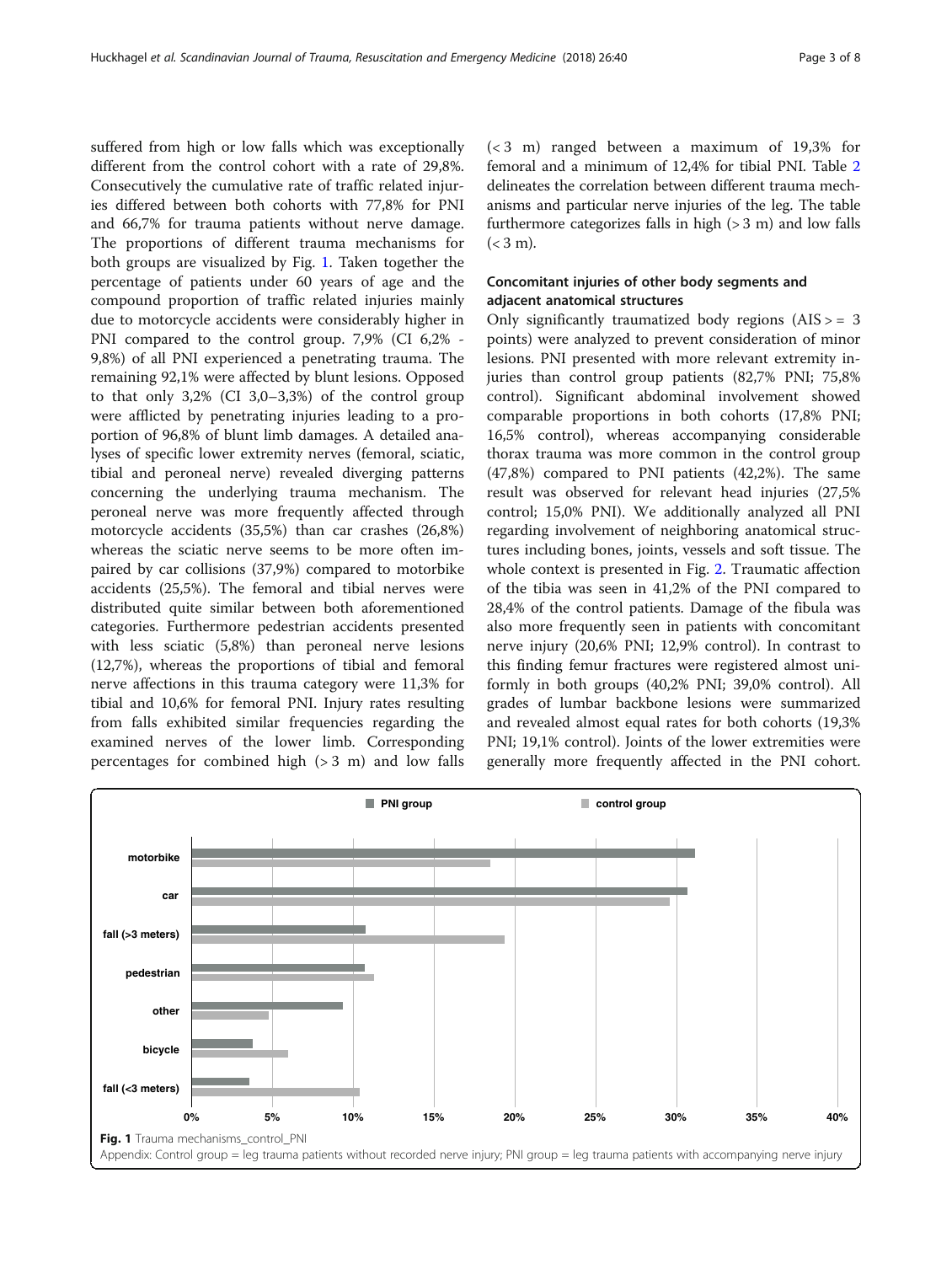|                        | Femoral nerve       | Sciatic nerve       | Tibial nerve          | Peroneal nerve      |
|------------------------|---------------------|---------------------|-----------------------|---------------------|
| car $(\%)$             | 25,0 (CI 16,3-36,6) | 37,9 (CI 30,5-46,4) | 32,0 (CI 24,5-41,0)   | 26,8 (CI 22,4-31,8) |
| motorbike (%)          | 31,7 (CI 21,8-44,6) | 25,5 (CI 19,6-32,7) | 30,9 (CI 23,6-39,8)   | 35,5 (CI 30,4-41,1) |
| bicycle (%)            | 4,8 (CI 1,6-11,2)   | $3,3$ (CI 1,4–6,5)  | $3,1$ (CI 1,1–6,7)    | $3,8$ (CI 2,3–6,0)  |
| pedestrian (%)         | 10,6 (CI 5,3-18,9)  | 5,8 (CI 3,1-9,7)    | 11,3 (CI 7,1-17,2)    | 12,7 (CI 9,8-16,3)  |
| high fall $(>3$ m) $%$ | 13,5 (CI 7,4-22,6)  | 12,3 (CI 8,3-17,6)  | $9,3$ (CI 5,5-14,7)   | $9,9$ (CI 7,3-13,1) |
| low fall $(< 3$ m) $%$ | 5,8 (CI 2,1-12,6)   | 4,5 (CI $2,3-8,1$ ) | $3,1$ (CI 1,1-6,7)    | $3,2$ (CI 1,8-5,2)  |
| other (%)              | 8,7 (CI 4,0-16,4)   | 10,7 (CI 7,0-15,7)  | 10,3 (CI $6,3-15,9$ ) | 8,1 (CI 5,8-11,0)   |

<span id="page-3-0"></span>Table 2 trauma mechanisms specific nerves

Table\_trauma mechanisms\_specific nerves: This table provides detailed information about the proportional differences of underlying accident patterns leading to lower limb injuries with particular extremity nerve involvement. Truncation of numbers in a single column may cause deviations from 100%. CI confidence interval of 95%

7,8% of PNI patients showed additional hip joint injury compared to 2,1% of control patients. Analysis of knee joint lesions also indicated higher rates for patients with affected peripheral nerves (12,6% PNI; 3,7% control). Foot joint damages were more often recognized in PNI (4,9%) too, but the excess was less obvious (3,4%). Extended soft tissue injury was found in 31,9% of all PNI which was more than twice as frequent as in the control group (14,2%). PNI was more numerously associated with vessel injuries compared to leg trauma without PNI. This general finding could be identified more clearly in arterial lesions, but it was also present in the rare events of vein lacerations. PNI were accompanied by femoral artery injuries in 3,2% and popliteal artery lesions in 6,2%, whereas patients of the control group infrequently exhibited femoral or popliteal artery ruptures (femoral artery 0,7%; popliteal artery 0,5%). The rates concerning vein damages are presented together with all other associated injuries in Fig. 2. We also examined distinct subsets of nerve lesions of the lower extremity regarding associated injuries of adjacent anatomical structures. A comprehensive exposition of all data is provided in Table [3](#page-4-0). Femoral PNI was accompanied with high rates of vascular lacerations. Femoral artery (vein) injury was detected in 12,4% (5,3%) of femoral PNI, but only in 0,8% (0,2%) of all lower extremity trauma patients. Hip joint affection was seen in 6,2% of femoral PNI. In contrast to that only 2,2% of all leg injury patients exhibited hip joint lesions. Pelvic fractures were present more frequently in femoral PNI

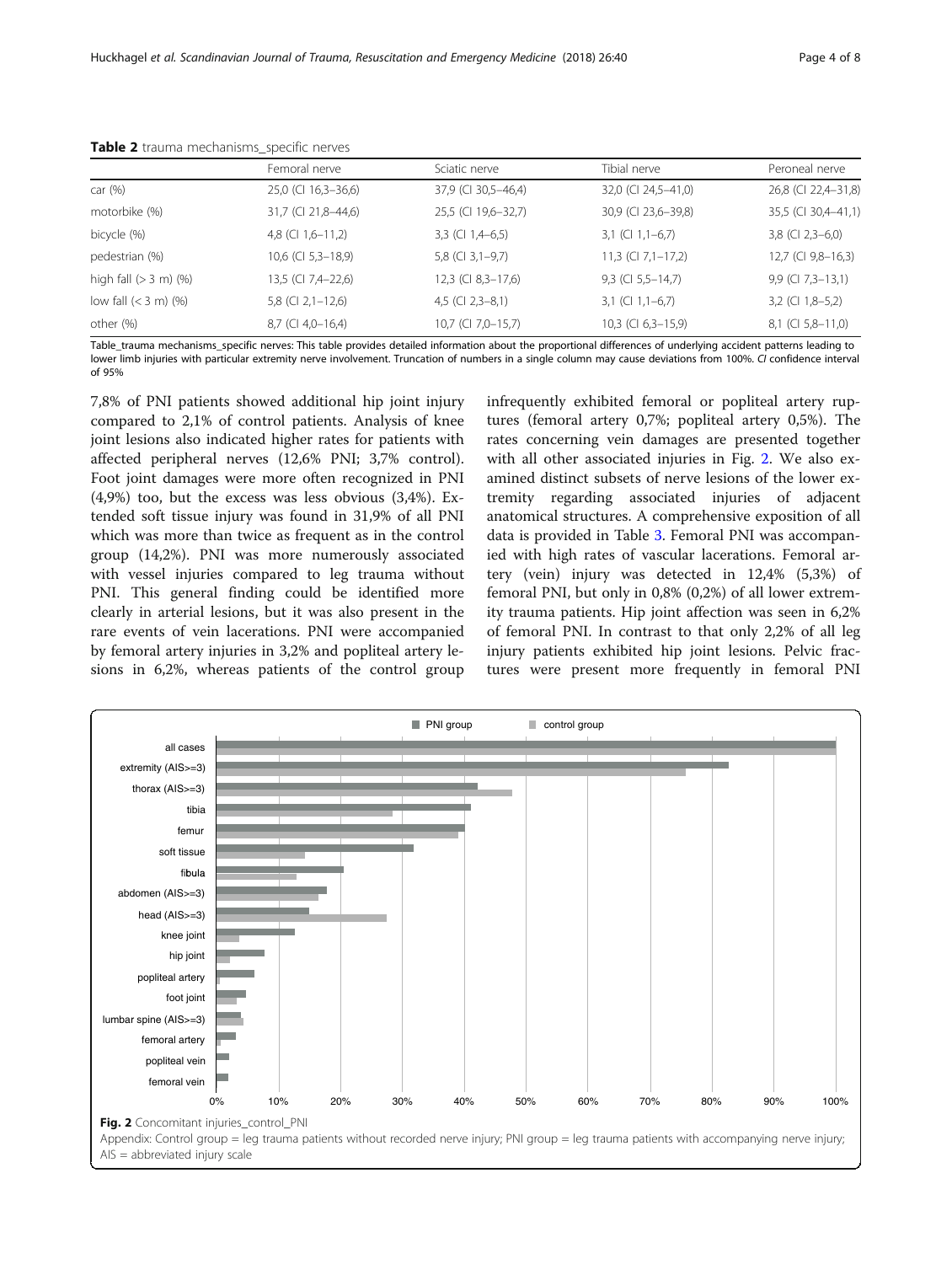| Concomitant injury         | Femoral nerve       | Sciatic nerve       | Tibial nerve               | Peroneal nerve      | All patiens with leg trauma |
|----------------------------|---------------------|---------------------|----------------------------|---------------------|-----------------------------|
| pelvis (AIS grade 4/5) (%) | 44,2 (CI 32,8-58,3) | 40,9 (CI 33,6-49,3) | $\overline{\phantom{m}}$   |                     | 18,8 (CI 18,5-19,2)         |
| femur (%)                  | 41,6 (CI 30,6-55,3) | 38,7 (CI 31,6-46,9) | 42,2 (CI 33,7-52,1)        | -                   | 39,0 (CI 38,5-39,5)         |
| tibia (%)                  |                     |                     | 45,1 (CI 36,4-55,3)        | 55,0 (CI 48,9-61,7) | 28,6 (CI 28,2-29,0)         |
| fibula (%)                 |                     |                     | 22,5 (CI 16,5-30,1)        | 28,4 (CI 24,1-33,3) | 13,1 (CI 12,8-13,4)         |
| hip joint (%)              | $6,2$ (CI 2,5-12,8) | 17,8 (CI 13,2-23,7) | $\qquad \qquad \  \  \, -$ |                     | $2,2$ (CI $2,1-2,3$ )       |
| knee joint (%)             |                     | 4,5 (CI 2,3-7,8)    | 12,3 (CI 7,9-18,1)         | 19,0 (CI 15,5-23,0) | 3,8 (CI 3,7-4,0)            |
| foot joint (%)             |                     |                     | 3,4 (CI 1,4–7,1)           | $6,5$ (CI 4,5-9,0)  | $3,4$ (CI 3,3-3,6)          |
| femoral artery (%)         | 12,4 (CI 6,8-20,8)  | $2,2$ (CI 0,8-4,9)  |                            |                     | $0,8$ (CI 0,7-0,8)          |
| popliteal artery (%)       |                     | $3,7$ (CI 1,8-6,8)  | 13,7 (CI 9,1-19,8)         | $6,7$ $(4,7-9,3)$   | $0,6$ (CI $0,6-0,7$ )       |
| femoral vein (%)           | 5,3 (CI 1,9-11,6)   | $3,3$ (CI 1,5-6,4)  |                            |                     | $0,2$ (CI $0,2-0,2$ )       |
| popliteal vein (%)         |                     | 1,9 (CI 0,6-4,3)    | 3,9 (CI 1,7-7,7)           | $2,0(1,0-3,7)$      | $0,1$ (CI $0,1-0,1$ )       |

<span id="page-4-0"></span>Table 3 Concomitant injuries specific nerves

Table concomitant injuries specific nerves: This table shows frequencies of accompanying bone, joint and vessel injuries for lower extremity trauma patients with distinct nerve lesions (113 femoral, 269 sciatic, 204 tibial, 538 peroneal). The column on the right side reports the overall incidence of associated injuries for 60,422 leg trauma patients

AIS abbreviated injury scale, CI confidence interval of 95%

(44,2%) compared to the reference population (18,8%), whereas femur fractures revealed a similar prevalence in both groups. The rates of pelvic AIS grade 4/5 and femur fractures in sciatic PNI were within the same range of those identified in femoral PNI. Pelvic fractures were seen in 40,9% and femur fractures in 38,7% of sciatic PNI. Hip joint lesions were encountered eight times more often in sciatic PNI (17,8%) compared with the reference cohort (2,2%), while accompanying knee joint injury was registered in similar prevalence in both groups. Vascular lacerations of arterial and venous vessels were generally more common in sciatic PNI than in lower extremity trauma without sciatic lesion. This finding was even more obvious in venous injuries. Detailed information is provided in Table 3. Evaluation of tibial PNI showed a decisive association between nerve trauma and lacerations of the popliteal vessels (popliteal artery 13,7%; popliteal vein 3,9%). Non-PNI leg lesions unveiled popliteal artery (vein) ruptures only in 0,6% (0,1%). Tibial PNI also correlated with knee joint damages (12,3% tibial PNI; 3,8% all patients), but rates of foot joint injuries were equivalent in both cohorts (3,4%). The proportion of tibial PNI associated femur fractures was in line with those of other PNI subsets (42,2%), whereas fractures of the tibia (45,1%) and fibula (22,5%) were more regularly seen in the tibial PNI cohort than in the reference group (tibia 28,6%; fibula 13,1%). Tibial (fibular) fractures and knee (foot) joint dislocations were even more frequently seen in peroneal compared with tibial PNI (peroneal PNI: tibial fracture 55,0%; fibular fracture 28,4%; knee joint dislocation 19,0%; foot joint dislocation 6,5%). Popliteal vessel damages were identified in 6,7% (popliteal artery) and 2,0% (popliteal vein) of peroneal PNI which was less common than in leg trauma patients with concomitant tibial nerve injuries.

#### Severity of injury and outcome

Leg injured patients with and without concomitant PNI were evaluated for trauma severitiy utilizing the ISS and outcome measured by the need for further rehabilitation after hospital discharge and GOS. We excluded all lower limb trauma patients from further analysis which died during the period of primary hospital care (11,8% of all cases) to rule out a possible bias resulting from deficient data regarding nerve integrity within this population. Both groups presented with comparable mean ISS scores (22,7 PNI vs. 22,1 control) and achieved similar rates of good recovery defined by GOS scores of 4 or 5 (89,6% PNI vs. 88,8% control), but a significant difference between both cohorts was found in terms of the amount of patients requiring further inpatient rehabilitation (45,4% PNI vs. 34,3% control). An overview of injury severity and outcome parameters is given in Table [4](#page-5-0).

#### Treatment

67,0% of PNI and 68,5% of control patients were treated at tertiary care centers which implicates no significant differences between both groups regarding infrastructural aspects like availability of equipment and medical specialists. 95,5% of the PNI compared to 86,5% of the control group were attended to the ICU altogether indicating more severely affected trauma victims in the PNI cohort. Patients with injured extremity nerves had a distinctively prolonged inpatient hospital stay compared to those individuals with leg trauma showing intact neural structures with 40,3 days mean (33,0 days median) for PNI versus 25,8 days mean (20,0 days median) for those belonging to the control group. Six hundred fifty of 1058 PNI patients were registered by the standard documentation sheet of the TR-DGU which contains sufficient data about invasive therapies. Unfortunately the reduced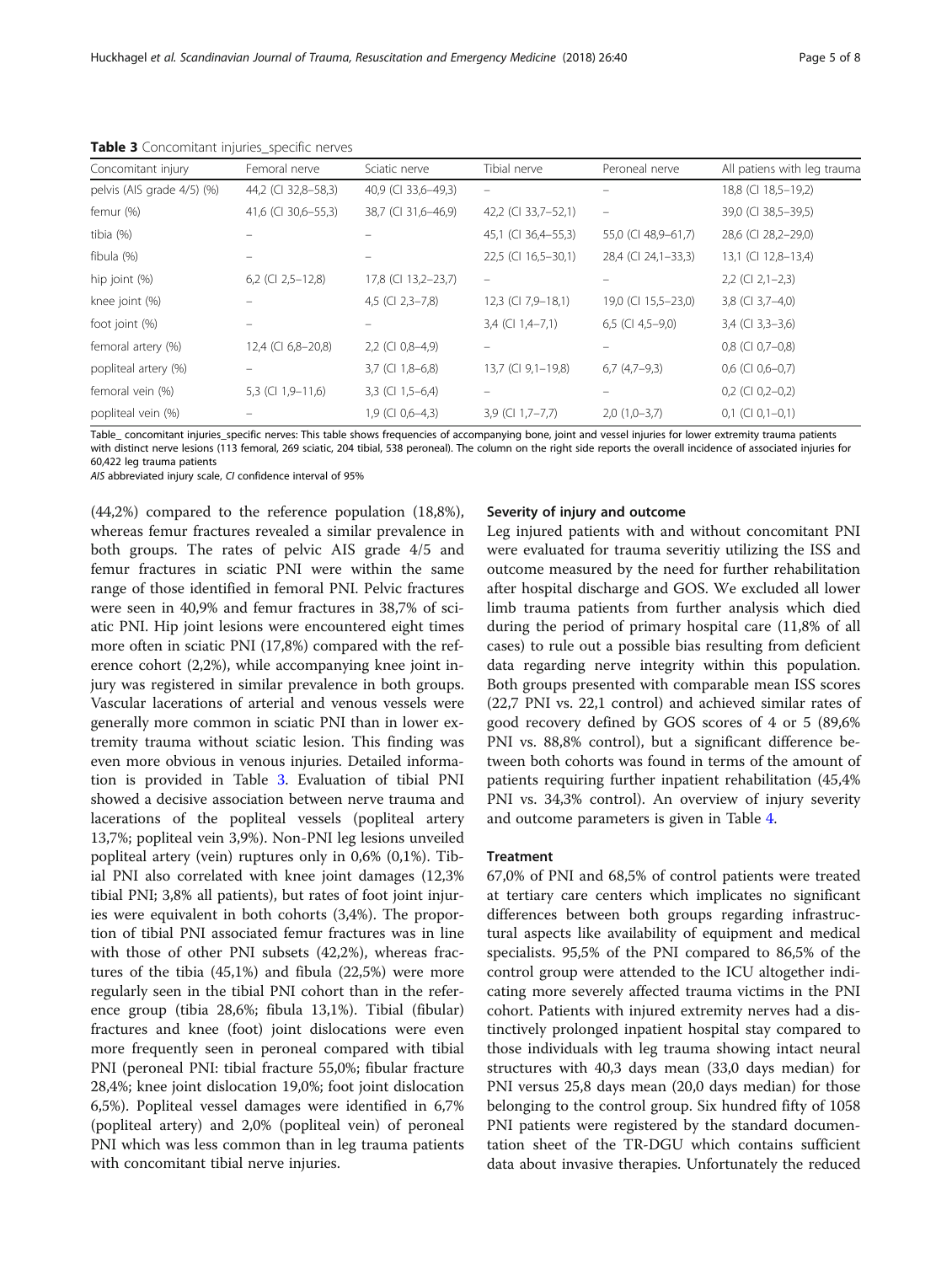<span id="page-5-0"></span>Table 4 Severity of injury\_outcome\_control\_PNI

|                                     | control group       | PNI group            |
|-------------------------------------|---------------------|----------------------|
| mean/median ISS                     | 22,1/19,0 (SD 11,3) | 22,7/20,0 (SD 11,2)  |
| ICU treatment (%)                   | 86,5 (CI 85,7-87,2) | 95,5 (CI 89,7-100,0) |
| mean/median hospital<br>stay (days) | 28,2/22,0 (SD 23,3) | 40,5/33,0 (SD 29,0)  |
| GOS 2/3 (%)                         | 11,2 (CI 10,9-11,5) | 10,4 (CI 8,5-12,6)   |
| GOS 4/5 (%)                         | 88,8 (CI 87,9-89,6) | 89,6 (CI 83,9-95,6)  |
| discharge_home (%)                  | 48,8 (CI 48,2-49,4) | 39,5 (CI 35,8-43,5)  |
| discharge_rehabilitation (%)        | 34,3 (CI 33,8-34,8) | 45,4 (CI 41,4-49,6)  |
| discharge_hospital (%)              | 13,0 (CI 12,7-13,4) | 11,5 (CI 9,6-13,8)   |
| discharge_other (%)                 | 3,9 (CI 3,7-4,0)    | 3,6 (CI 2,6-5,0)     |

Table\_severity of injury\_outcome\_control\_PNI: Lower extremity trauma cases with peripheral nerve injury (PNI group) are compared with leg trauma cases without recorded nerve damage (control group) regarding severity of injury and distinctive outcome variables

ISS Injury Severity Score, ICU Intensive Care Unit, GOS Glasgow Outcome Scale, SD standard deviation, CI confidence interval of 95%

set was used in the remaining PNI which does not comprise any information about surgical procedures. 16,5% of the PNI patients with standard documentation received nerve specific surgery (e.g. decompression, nerve suturing or grafting) during the primary hospital stay. The intervention rate of the individual lower extremity nerves revealed a surpassing frequency of procedures for the peroneal nerve (20,9%), whereas the operation rates of the femoral, sciatic and tibial nerve injuries presented homogeneously lower. Detailed data are shown in Table 5.

#### **Discussion**

The purpose of this study was to elucidate epidemiological patterns and characteristics of lower extremity nerve trauma in Central Europe by retrospective analysis of 60,422 leg injured patients entered into the TR-DGU database between 2002 and 2015. This investigation suggests concomitant PNI in 1,8% of patients suffering from lower extremity injury. Physicians may attend vital threats at first in situations with life threatening polytrauma or head injury which could

|  | Table 5 Operation rate_specific nerves |
|--|----------------------------------------|
|--|----------------------------------------|

|                                                             | Operation rate (%)  |
|-------------------------------------------------------------|---------------------|
| all patients with nerve injuries ( $n = 650$ ) <sup>a</sup> | 16,5 (CI 13,5-19,9) |
| femoral nerve injuries ( $n = 66$ ) <sup>a</sup>            | 15,2 (CI 7,3-27,9)  |
| sciatic nerve injuries ( $n = 162$ ) <sup>a</sup>           | 13.6 (CI 8.5-20.6)  |
| tibial nerve injuries ( $n = 168$ ) <sup>a</sup>            | 14,3 (CI 9,2-21,3)  |
| peroneal nerve injuries ( $n = 292$ ) <sup>a</sup>          | 20.9 (CI 16.0-26.8) |
| toe nerve injuries ( $n = 8$ ) <sup>a</sup>                 | $0.0$ (CI 0.0-46.1) |

Table\_operation rate\_specific nerves: This table shows the operation rates of 650 patients with injured nerves of the lower extremity CI confidence interval of 95%

<sup>a</sup>Some patients may suffer from more than one nerve damage

possibly lead to underreporting of extremity lesions including nerve damage [\[7](#page-7-0)], but after primary stabilization of vital functions a detailed secondary survey including nerve function is mandatory according to the TR-DGU protocol which may reduce diagnostic failure. Our findings are in line with the results of other studies from various regional and socioeconomic settings which referred nerve lesion rates between 1 and 3% of all patients admitted to trauma hospitals [\[3](#page-7-0), [8](#page-7-0)–[11](#page-7-0)], whereas an investigation of children suffering from traumatic brain injury revealed electrodiagnostically confirmed peripheral nerve damage in 7% of cases [\[12](#page-7-0)]. There was a predominant proportion of male PNI patients in this study (80%) which is congruent with the majority of previously performed trials [[2,](#page-7-0) [3](#page-7-0), [8](#page-7-0), [11](#page-7-0), [13](#page-7-0)–[15\]](#page-7-0), but there are also exceptions with almost equal distributions between both sexes [\[16](#page-7-0)]. On the average PNI patients in our study were significantly younger compared to the control group (38,1 years vs. 46,7 years). This correlation agrees with the findings of the retrospective cross-sectional study performed by Saadat et al., where PNI trauma patients revealed a significant lower mean age than their counterparts without nerve damage (PNI 28,6 years; non-PNI trauma 33 years) [\[3](#page-7-0)]. Eser et al. refer a mean age of 31,8 years for 938 patients with PNI [[14\]](#page-7-0). Generally younger patients are considered to be more vulnerable regarding nerve injury [[11](#page-7-0), [17](#page-7-0), [18\]](#page-7-0). Our research suggests peroneal (51%) and sciatic nerves (25%) being the most frequently affected neural structures in lower extremity trauma which is supported by other trauma studies and the UVG database  $[9, 18, 19]$  $[9, 18, 19]$  $[9, 18, 19]$  $[9, 18, 19]$  $[9, 18, 19]$  $[9, 18, 19]$ . The more superficial anatomical position of the peroneal nerve could eventually lead to a surpassing trauma rate, whereas the femoral and tibial nerves may take advantage of a beneficial anatomical course [[20](#page-7-0)]. A Mexican single-center series and a cross sectional study of earthquake victims exposed the sciatic nerve being the most frequently injured major nerve of the lower limb [[11,](#page-7-0) [17\]](#page-7-0). In our study patients with PNI revealed a mean ISS of 22,7 compared to an average ISS of 22,1 in the control group. These results are in harmony with the mean ISS of 23,1 noticed in 162 PNI patients by Noble and colleagues, but they contradict the findings of Saadat et al. who reported lower scores for PNI trauma patients (ISS 5,5) and their counterparts without nerve involvement (ISS 7,1) [[3,](#page-7-0) [8](#page-7-0)]. Only patients showing at least one lesion with an AIS of 3 or higher were included into this investigation according to the predefined inclusion criterion which could possibly contribute to generally increased ISS compared to the results of the aforementioned study. Registered ISS of this study were slightly inferior to those of pedestrian traffic collision victims (ISS 26,2) and motor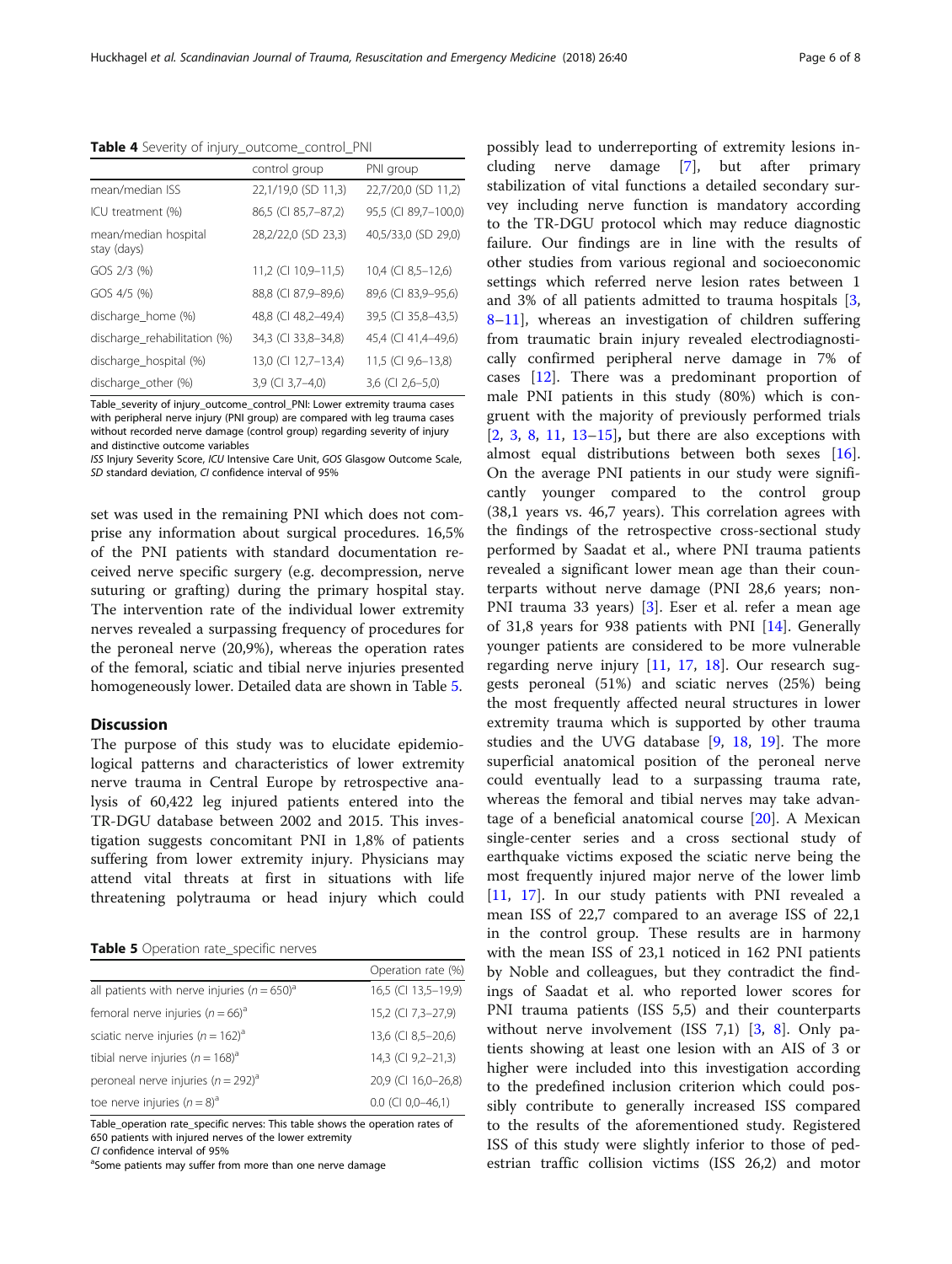vehicle passengers (ISS 25,4) in a study performed by Reith and colleagues [\[21](#page-7-0)]. This study suggests higher proportions of bone fractures, joint dislocations and vessel ruptures for PNI compared to the control group, as presented by Fig. [2.](#page-3-0) Garozzo et al. report on 72 patients with lumbosacral plexus lesions who suffered from additional bone damages in 83% and vascular lesions in 8% [\[15](#page-7-0)]. Kim et al. describe fractures to be the cause of sciatic nerve injuries in 17%, peroneal nerve lesions in 7% and tibial nerve damages in 41% in their surgical series [[22](#page-7-0)–[24](#page-7-0)]. About one out of three patients with peroneal dysfunction following knee dislocation or traumatic sciatic neurotmesis sustain concomitant vascular injuries [[25,](#page-7-0) [26](#page-7-0)]. Levy et al. report on the strong linkage between PNI and orthopaedic trauma including fractures in patients undergoing skiing and snowboarding accidents [[27\]](#page-7-0). The PNI patients of our series had less additional head injuries than their counterparts (PNI 15%; control 27,5%). This outcome is distinguished from the results of Noble et al., which mention head injury rates of 60% in a PNI population [\[8](#page-7-0)]. The difference may be explained by our limited focus on PNI patients with lower extremity trauma. Data analysis from the TR- DGU highlights different injury mechanisms for both investigated cohorts. Leg trauma without nerve damage is more commonly associated with falls (control group 29,8%; PNI group 14,4%), whereas nerve injury seems to be more often a consequence of motorcycle accidents (control group 18,5%; PNI group 31,2%) and penetrating trauma (control group 3,2%; PNI group 7,9%). The correlation between penetration and nerve injury is supported by other studies dealing with PNI [[3,](#page-7-0) [28](#page-7-0)]. 60% (21%) of lumbosacral plexus lesions were categorized as consequences of car crashes (motorbike accidents) by Garozzo et al., whereas only 6% of these injuries were due to falls [\[15\]](#page-7-0). Uzun et al. also report on traffic accidents as the main cause of nerve injuries [[29\]](#page-7-0). Another study denominates nerve trauma as a result of motor vehicle collisions in 39,7% and gunshot wounds in 32,4% which underlines the significance of environmental factors regarding PNI [\[13\]](#page-7-0). PNI and control patients were characterized by similar ISS scores which suggests a comparable overall trauma severity for both cohorts. This creates a common basis concerning consecutive outcome measurement. The analyzed database provides information about GOS, duration of hospital stay and need for further rehabilitation therapy after discharge. GOS was analogous in both groups, but this score alone could be considered as an inappropriate parameter for comparison because of its intrinsic nature as an outcome measure after brain damage [[30\]](#page-7-0). However, the majority of cases in our study did not sustain a severe head injury. Good

outcome represented by GOS grade 4 or 5 signifies physical independence regarding activities of daily living which may be reached by plenty of patients with PNI despite of their burden caused by neuroma associated pain, stress and diminished health related quality of life [[4,](#page-7-0) [6\]](#page-7-0). Intiso et al. found comparable good functional recoveries after intensive rehabilitation for multiply injured patients with and without PNI mea-sured by Barthel and mRS scores [\[31](#page-7-0)]. More suitable comparative parameters could be the duration of hospital stay and the need for further rehabilitation after discharge. PNI may lead to immobilization promoting prolonged inpatient stay and increased rehabilitation treatment rate which causes extended periods of absenteeism with associated detrimental economical and social consequences. In our study both parameters were distinctly increased within the PNI group which is an important finding for the individual patient and also for the healthcare system. Our results are congruent with the swiss accident statistics database analysis from 1997 and other series which identified nerve trauma as a costly lesion associated with a higher risk for loss of productivity compared to injuries without nerve damage [\[31](#page-7-0)–[34](#page-7-0)]. Besides of the merits of this multi-centre study concerning standardized evaluation of a large number of patients comprising all age groups from different European countries the main limitation results from its retrospective character. The TR-DGU primary focuses on major trauma management which could eventually contribute to a significant underreporting of non life-threatening injuries. Therefore our presented data concerning PNI incidence rates should preferably be regarded as lower limit values for patients with significant leg injuries. Additionally total PNI incidence rates cannot be extracted from the TR-DGU database, because minor PNI lesions without admission to hospital via emergency room are beyond the scope of this registry.

#### Conclusions

Peripheral nerve injuries apparently affect about 1,8% of patients with significant lower limb trauma. In this study the most frequently afflicted neural structure was the peroneal nerve. Our study reveals an increased likelihood for young male patients to suffer from nerve involvement. The dimension of global injury severity in leg trauma patients appears to be independent of an additional nerve damage, but individuals with involvement of the peripheral nervous system generally show a different pattern of accompanying lesions, an extended inpatient stay and a higher need for subsequent rehabilitation. The most common causes of PNI in this central European based study were motorbike and car accidents, whereas lower extremity trauma without nerve damage seems to be mainly associated with car accidents and falls.